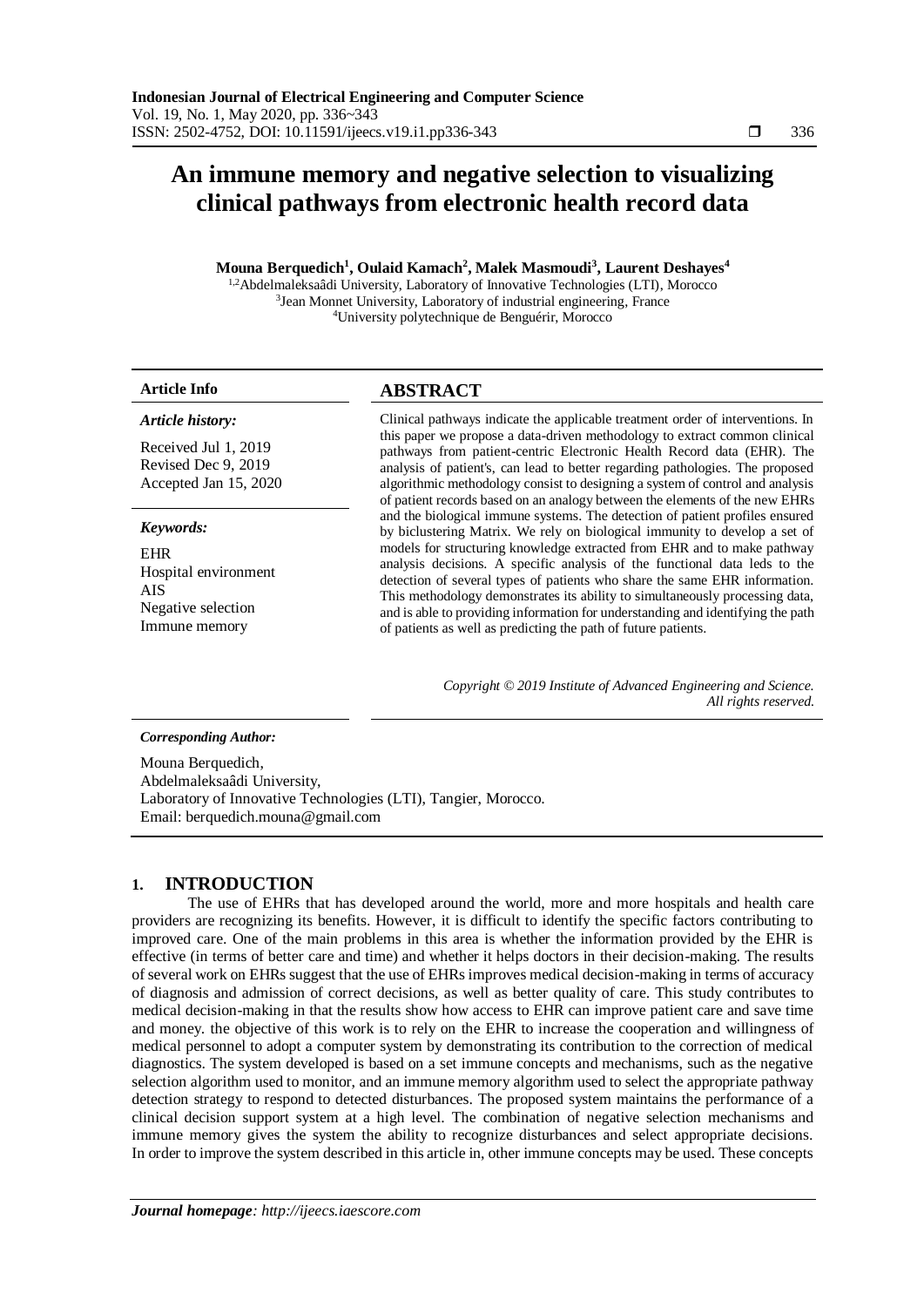inspired by the biological immune system, such as the theory of danger, can be studied to take into account the influence of a bad diagnosis on the prediction of the paths of other patients.

The patient pathway could also refer to the succession of steps in the handling of a patient within a hospital [1]. This may refer to a sequence of procedures (e.g. clinical examination, laboratory dosage, biopsy, and then surgery), a sequence of clinical stages (e.g. inflammatory, proliferative, and maturation phases), or a sequence of medical units (e.g., emergency unit, surgery, intensive care, conventional hospitalization, rehabilitation care, and then housing unit) [1]. In this context, the unprecedented availability of hospitals data gives the opportunity to improve decision-making and to discover best practices for healthcare delivery [2]. This article presents a case study of EHRs-the study of the management process of the hospital medical EHR and the construction of futur Pathaways of patients in order to identify patient's profiles from the EHR data of the already occurred patients pathways.

# **1.1 EHR: Benefits and Practice**

Electronic Health Records (EHR) is a digital collection of patient health information. EHR is increasingly being implemented in many developing countries. These records can be shared through well connected network across different health care settings. EHR includes demographic and personal statistics like age, weight, and billing information as well as vital signs, family history, medication and allergies history, immunization status, laboratory test results, and radiology images. EHR systems are designed in such a way to reduce paper medical records by storing data accurately and legible in a digital format. However digitally health records reduce the risk of data replication as file can be shared across the different health care systems and can be easy updated which reduce the risk of lost paperwork. EHR programs directly benefit the physicians, patients, and obviously the hospital management authority. EHR system used for population based studies and effective when extracting medical to predict possible trends in healthcare system.

# **1.2 Benefits with HER**

EHR is a great tool to manage lengthy and labor-intensive paperwork more efficiently and thereby significantly reduce the cost of transcription, re-filling, and storage. EHR enables patient management with enhanced and accurate reimbursement coding. Since the software has all patient-related information it significantly reduces the occurrence of a medical error and also helps in the improvement of patient health with better management of the diseases. Here we discuss five important benefits of EMR vs. Paper Medical Records [4] . 1. Costs: To start the EHR the initial costs is higher due to large and digitally setting of IT network but the costs over time will decrease significantly. While manually storage of paper records require more personnel to manage and maintain paper files, accesses and organize countless documents which increase cost substantially over the time. EHR can save man power, time and physical storage space which reduced the cost in long run. 2. Storage: Electronic health records can be stored in a secure cloud, providing easier access by those who need them, however paper medical records required large warehouses for storage. Paper records are not only taken up space, but they are not environmentally friendly and tend to decay, when handled by many individuals over time, which increased the cost of storage. 3. Security: Security is a great concern for both paper and electronic storage system; both are equally susceptible to security threats. If a facility stores records electronically without proper and effective security systems they are vulnerable to access by unauthorized individuals which can be misuse the information. If records are stored in paper form, they can be lost or damage or stolen due to human error. Natural disaster such as a fire or flood also plays an important role in the concern the security of health records. 4. Access: Accessibility of electronic health records take clear advantage over paper health records. Digital health records allows healthcare professionals to access the information instantly, whenever and wherever they need almost, which makes healthcare professionals more efficient, however paper medical records to be shared with healthcare professional required physically provided to them or scanned and sent via email, it is a time-consuming which increase the cost. 5. Readability and Accuracy: Electronic health records are often written with the use of standardized abbreviations which make them more accurate and readable across the globe which decreased the chance for confusion however handwritten paper medical records may be poorly legible, which can contribute to medical errors [5]. Paper medical records provide insufficient space for healthcare professionals to write all necessary information.

# **1.3 Better practice management with EHR**

In terms of appointment management, EHR performs the excellent task. EHR improved medical practice management through integrated scheduling systems that link appointments directly to progress notes, automate coding, and manage claims. This platform smoothly handles queries about the patient condition and manages graphs, specific to each and every patient. EHR enhanced communication with other multidisciplinary physicians, laboratories, and between different hospitals which enables faster patient service. Since it"s a digital platform with online connectivity doctors can access the patient information anytime anywhere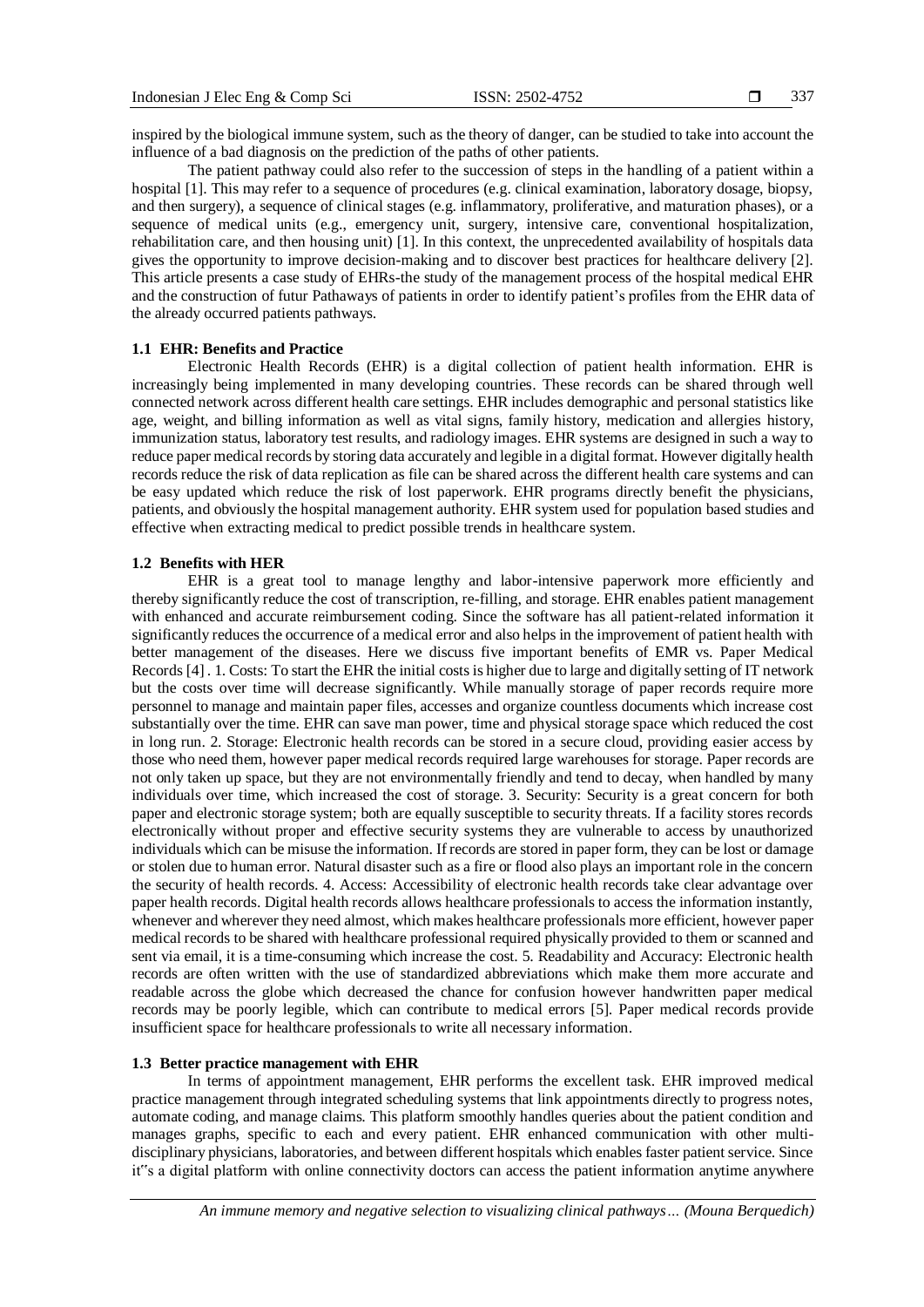and assigned task to support providers which includes labs, and other physicians [6]. Follow checkups are often an integral part of better patient care; with EHR, automated checkups are easily scheduled by the electronic program. Since the program is integrated with test reports and images, timely access is readily enabled. Moreover, such test can be ordered through this multipurpose EHR system. Moreover, such system prevents unnecessary duplication of medical testing. The best part of such electronic records is that they are integrated with national and international disease database and registries. Thus, it helps the physicians track the epidemiological status of the current disease under treatment and be prepared for emergencies [7].

# **2. LITERATURE REVIEW**

# **2.1 Artificial immune systems**

The Artificial Immune System field has been inspired from natural immune system of several species. Ambitiously, to develop systems that operate in environments similar to constraints faced by the natural immune system. De Castro and Timmis defines the AIS as "the adaptive systems, inspired by the theories of the immunology, as well as the functions, the principles and the immune models, in order to be applied to the resolution of problems" [8].

The immunity is subdivided into two distinct systems: innate immune system and adaptive immune system. The adaptive immune system has three principal processes [9]: negative selection, clonal selection and immune network. Whereas, Natural Dendritic Cells are the link between the innate and adaptive immune system.

## **2.2 Clonal selection**

There are many algorithms based on clonal selection in the literature, most of which have been applied to optimization problems (e.g., CLONALG [10] and opt-IA is used in [11], and the algorithm to B cells in [12]), and multi-objective optimization (see [13]). From a computational point of view, the idea of clonal selection leads to algorithms that iteratively improve the possible solutions to a given problem through is almost the same as clonal selection, except that there exists a mechanism of deletion that destroys the cells having a certain inception of affinity amidst.

# **2.3 Algorithm of negative selection**

The basic idea of a negative selection algorithm is to generate a number of detectors in the complementary set N, then applying these detectors to classify the new data as auto or non-auto [17]. Negative selection algorithms have been very widely used in aquatic invasive species research and have undergone many improvements over the years [18]. Clonal selection algorithms are mostly used as optimizing algorithms. They use fewer classifications. Thus, clonal selection principles first appeared in 1959 [19]. Artificial immune systems algorithms used for classification are considered as classifiers, since they combine the output of many simple classifiers all together.

## **3. AIS METHODS**

The Two types of cells involved to recognize presenting pathogens are; T-cells and B-cells. The population of these present cells in the bloodstream is responsible for recognizing and destructing the pathogens. The population acts collectively. It is capable to identify new pathogens through two training methods: negative selection and clonal selection. Through the process of negative selection, the NIS is able to protect the host organism tissues from being attacked by its own immune system. Some cells generate detectors that recognize proteins, which are present on the surfaces of cells. The detectors are called "antibodies". They are randomly created. Before the cells become fully mature, they are "tested" in the thymus. The thymus, an organ located behind the sternum, is able to destroy any immature cells that identify the tissues of the organism as "non-self" [20]. The process of negative selection maps therefore the negative space of a given class such as given examples of the "self" class. The negative selection algorithm first appeared in 1994 [21]. Using the clonal selection, the NIS is apt to adjust itself to provide the most efficient response against pathogen attacks. Clonal selection happens when a cell detector finds already seen pathogen in the organism, it clones itself then to start the immune response. The cloning process, however, introduces small variations in the pattern that the cell detector recognizes. The number of the clones created by a cell detector is proportional to the new pathogen cell "affinity". It is a measured manner to detect to which extend the cell matches the pathogen. The amount of variation allowed in the clones is negatively proportional to the affinity; the cells with the most affinities are mutated less. The clonal selection algorithms are similar to the natural selection systems. And the clonal selection algorithm is therefore similar to the genetic algorithms based on the natural selection [22, 23].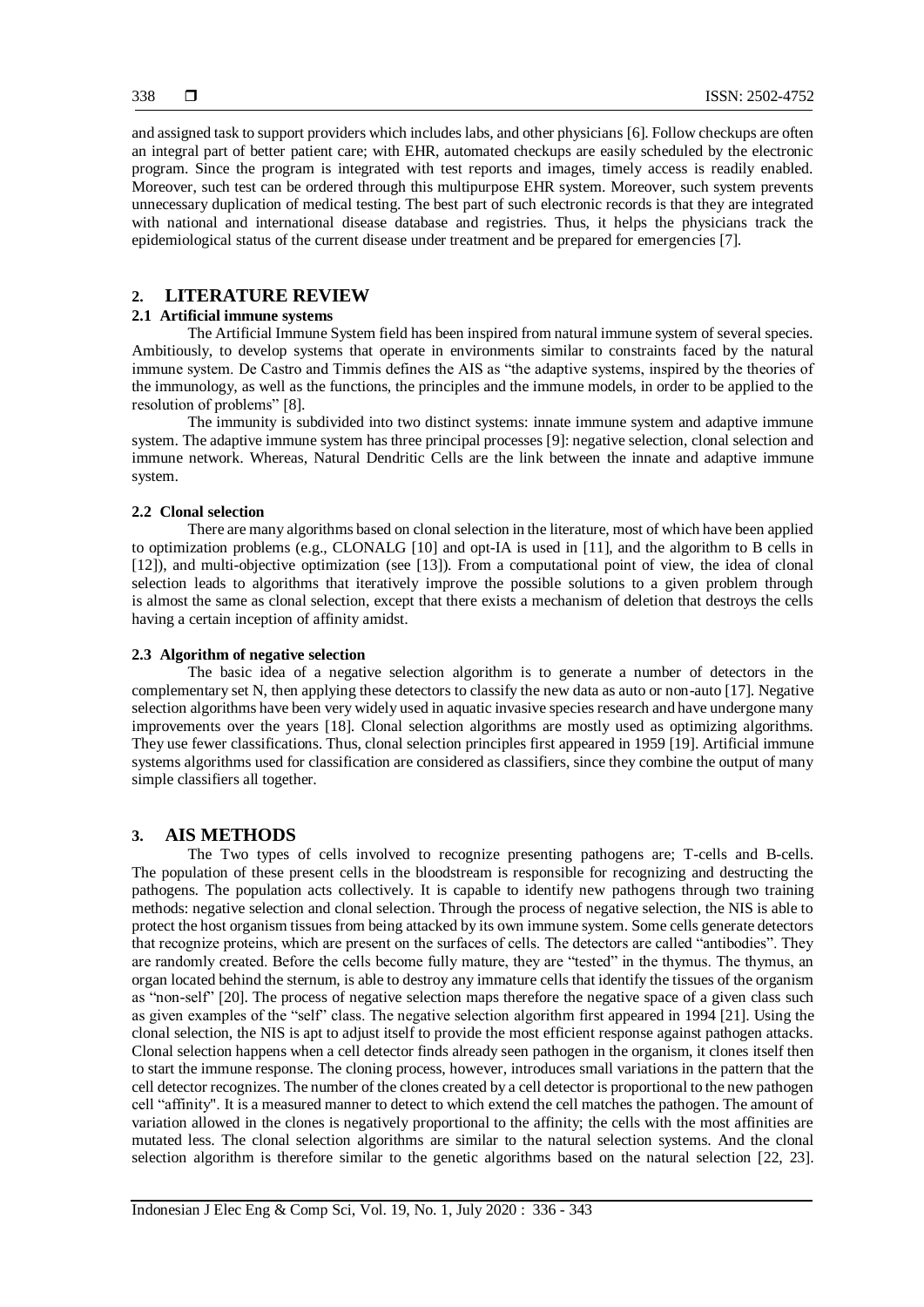339

Nevertheless, clonal selection algorithms have less parameters than genetic algorithms, and potentially, they do not require complex functioning operations. Clonal selection algorithms are mostly used as optimizing algorithms. There have been a few of them used for classification. The clonal selection principle first appeared in 1959 [24, 25]. Artificial immune systems algorithms applied for classifications are considered to being classifiers; they combine the output of many simple classifiers.

#### **3.1 System overview**

The main objective of our work is to develop a vital supporting tool for hospital decision-makers to strengthen the quality of their decisions face of the massive flow of patients. The fundamental idea is to detect traces in the database, and to help executives by identifying bad scenarios utilizing AIS techniques, especially negative and clonal selection. The analogy between the principle of the natural immune system and the problem as proposed (Table 1) has prompted us to develop our system.

| Table 1. Analogy Between the Natural Immune System Principle and the Developed System of EHR |            |  |
|----------------------------------------------------------------------------------------------|------------|--|
|                                                                                              | Management |  |

|                          | Artificial Immune System applied in our      |
|--------------------------|----------------------------------------------|
| Natural Immune System    | Hospital emergency context                   |
| Body                     | <b>EHR</b>                                   |
| Self                     | Normal Pathway of patient                    |
| <b>Infected Cell</b>     | Disturbed Pathway                            |
| Non-self (antigen)       | False Pathway                                |
| antibody                 | <b>Control Decisions</b>                     |
| Lymphocyte $(B)$         | Combination of control decision for detected |
|                          | disturbance                                  |
| Affinity                 | Adequacy between the correction actions and  |
|                          | disturbance.                                 |
| Memory Cells             | Data base                                    |
| <b>Response Strategy</b> | Immune Memory Based Algorithm                |

## **3.2 Self-cell representation**

Self-cells represent normal situations of EHR. In this paper, we suggest a model to represent and structure knowledge related to normal situations of EHR. The model includes five attributes as presented in equation (1):

$$
SE = \{D, Pr_j, P_j, M_j, D_j\} \tag{1}
$$

Dj: Date Prj: Purpose Pj: Procedure Mj: Medication Dgj: Diagnosis

# **3.3 Antigen represntation**

A disturbance is any kind of event that affects a pathway of patient. We characterize a disturbance as a vector of patient i with 5 attribute describing the affected pathway:

Vi { Date Purpose Procedure Medication Diagnosis } (2)

 $e_{ik}$ ,  $(k = 1, \ldots, k]$ ,  $l = 1, \ldots, l$ ), represents a set of kl events of l specific types, referred to as 'scenario' hereafter, that occurs during a patient's medical visit. In Table 1, the "Office" event corresponds to the type of contact, the "CKD Stage 3" event to the type of diagnosis, the "Diuretics" event to the type of medication, and the "Renal" type of ultrasound; procedure [26]. For example, in Table 1, the record of patient 1 can be transformed using the scenario shown below in Table 2. The procedure, treatment and diagnostic scenarios are named respectively  $P_i$ ,  $M_i$  and  $D_i$ ,  $j \in Z +$ .

Our goal is to identify common sequences from data that can constitute clinical pathways. To do this effectively, we introduce an element called immune memory and negative selection to represent unique visitor content. For each patient we will have a unique combination: Purpose of visit, procedure, medication and diagnosis. Negative selection to reduce multidimensional visit records so that they can be represented as a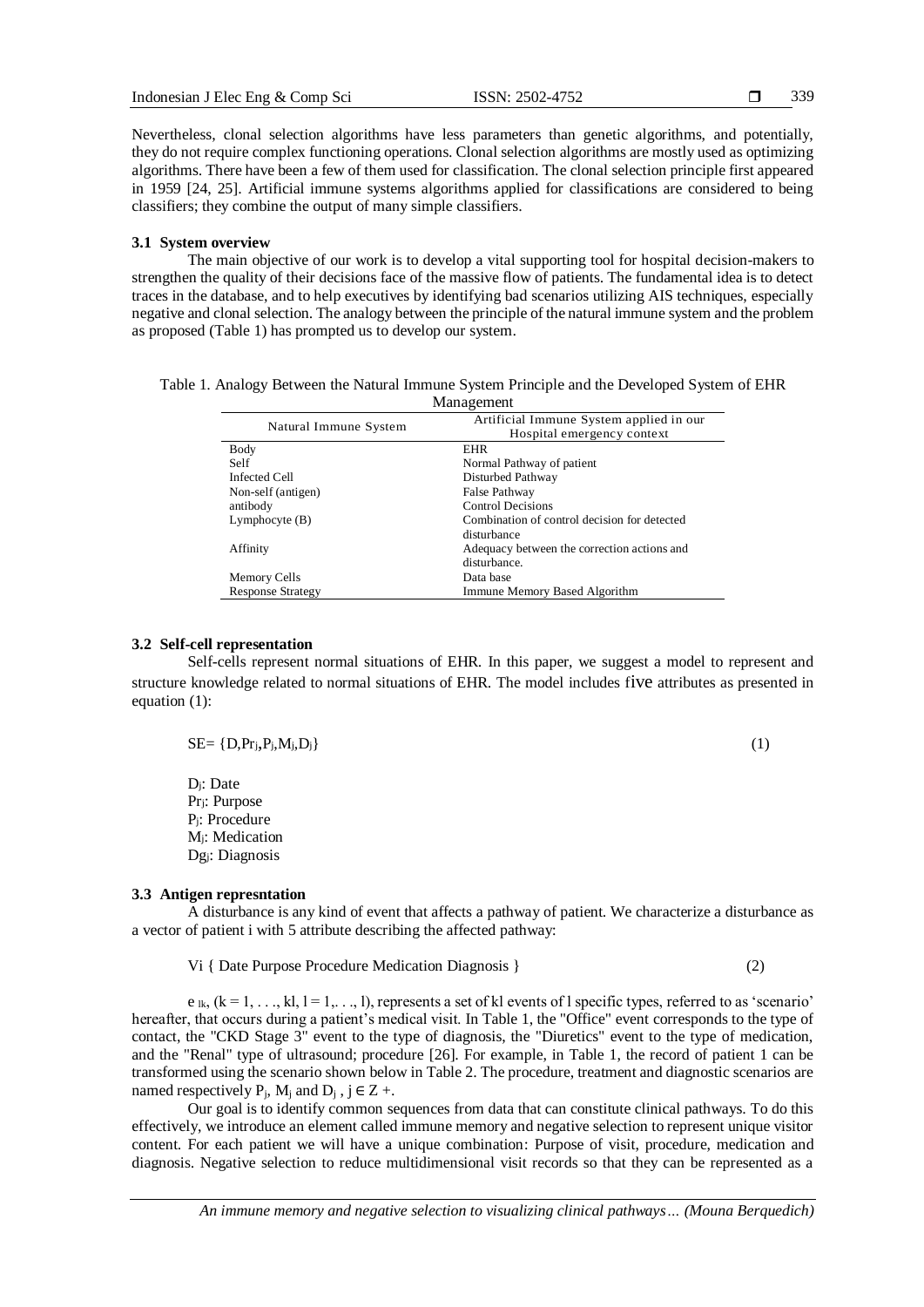sequence of visits ordered by date of visit. Each patient has one and only one sequence, starting with the first visit recorded in the EHR and ending with the last visit.

| Table 2. Description of Visit (A) |            |                |            |           |                |
|-----------------------------------|------------|----------------|------------|-----------|----------------|
| Patient                           | Date       | Purpose        | Medication | Procedure | Diagnosis      |
|                                   | xx/yy/2012 | P1             | M1         | N/A       | D1             |
|                                   | xx/yy/2013 | P <sub>2</sub> | М2         | P1        | D <sub>2</sub> |
|                                   | xx/yy/2015 | P <sub>3</sub> | M3         | N/A       | D1             |
|                                   | xx/yy/2018 | P4             | M4         | N/A       | D3             |

Table 3. Description of Visit (B)

| Patient | Visit Date | Visit Purpose  | Procedure        | Medication                      | Diagnosis                                                 |
|---------|------------|----------------|------------------|---------------------------------|-----------------------------------------------------------|
|         | 24/09/2012 | P <sub>1</sub> | N/A              | <b>ACE</b> inibitors            | CKD stage 4, hypertension                                 |
|         | 5/2/2013   | P <sub>2</sub> | Renal ultrasound | ACE inhibitors dueritic         | AKI, CKD Stage 4hypert                                    |
|         | 3/1/2015   | P3             | N/A              | ACE inhibitors, dueritic statin | <b>CKDS</b>                                               |
|         | 3/6/2018   | P4             | N/A              | ACE Inhibitors Dureritic statin | Stage 4; hypertension<br>AKI,CKD<br>Stage 5, hypertension |

The developed Immune Memory based Algorithm (IMA) works according to the following steps: a. Representation of B cells

The control strategies are represented by the "B cells" that allow the recognition process and neutralize the antigen detected in the sphere concerned. They aggregate with one or more decision controls (antibodies) that react each time the disturbance occurs. Therefore, the system must create a B cell identical to each detected antigen. Equation (1) above, illustrates the definition of independent B-cells that receptors are a prerequisite that has the structure similar to that of the antigen that has been described bellow (look at the Equation 3). The set of receptors, epitopes and antibodies is equal to the B cells. According to the model suggested in, a control decision can have the value 0 or 1. Whether the antibody is operated or activated, the similar epitope indicates the value 1 and the value 0 is assigned to it otherwise. Epitopes are the activators of antibodies in these cases.

#### b. Step 1: Learning

This step aims to produce sets of non-self cells using periodic comparisons between normal situations (self cells) and the state of the new EHR. We highlight matching ratios to quantify existing distances in given situations, using data collected from the facts. These measures are designated by SE and the elements of the set S with respect to testing their similarities. The matching rate is calculated mathematically by adapting equation (3).

$$
Mat(Si, SE) = \frac{100}{5} \times \sum_{i=1}^{5} \alpha i
$$
 (3)

The «Mat (Si, SE)» represents the corresponding percentage (%). The "Si" indicates a normal situation among the set "S". SE determines a situation. Attribute values are extracted from the database. αi is calculated using the following method  $(4)$ :

$$
ai = \begin{cases} 1 \text{ if } S^j = S_i^j \\ 0 \text{ else} \end{cases} \tag{4}
$$

The "SEj" is the "j" th attribute of an "SE" situation captured from the database (look (1)). The The « $S_{ij}$ » is the "j" th attribute of an "SE" situation captured from the database (look (1)). The « $S_{ij}$ » is the "j" th attribute of the "i" th situation extracted from the set S. When the adequacy rate is lower than the coverage already fixed "1" e; therefore, the situation is classified as abnormal and will then be added to the R set of patterns. To close this process, the set R, this includes various types of deviant pathway, displays the most significant abnormal pathway. In fact, it is used in the next steps to identify the disturbances that have occurred. Figure 1 draws the components of the set R.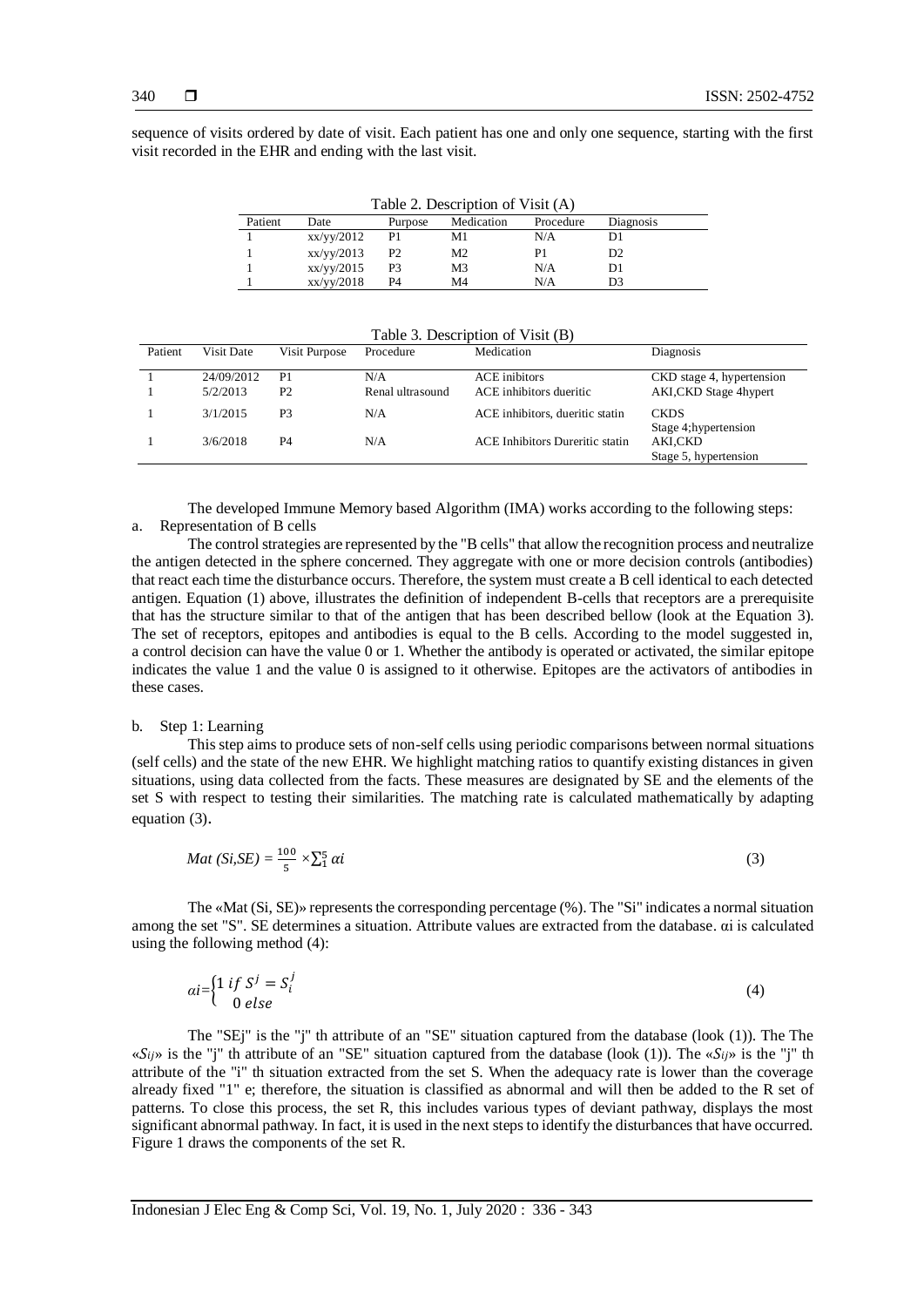

Figure 1. The Suggested Negative Selection Algorithm (NSA)

#### c. Step 1: Monitoring

The given R which represents all the patterns is constructed in the step indicated above. The PS is designed to progressively read the values from the databases and measure the similarities with the situation of abnormalities of the R-set, non-auto-cellular cells. Equation (4) can be used as a determinant of the matching rate which groups all the abnormal situations of the set R with a current situation. Whenever the actual situation is the same as that already coded in the set R, that is, the matching rate is much higher than the fixed interval, it follows that perturbation is identified and a specific antigen created. The reaction and response will then be activated by the PS.

#### **4. RESULTS AND ANALYSIS**

This section presents the implementation of the EHR management system and discusses the results obtained. The proposed decision support system is implemented with the JAVA programming language. To evaluate the system, a hospital database with a history of four years with more than 100,000 EHR patients. We have simulated the different cases presented below. To construct the S set, we used a real patient records database (EHR).

Table 4. Illustrations of an example sample EHR on our system

```
STARTING PHASE
> CLEANING PHASE
>> EHR ENTRY VECTORS: 
[
EHR [patientId=-1, date=Tue Sep 25 21:59:42 WEST 2018, purpose=P10, procedure=P1, medication=M1, diagnosis=D5], 
EHR [patientId=-1, date=Tue Sep 25 21:59:42 WEST 2018, purpose=P3, procedure=P2, medication=M8, diagnosis=D5], 
EHR [patientId=-1, date=Tue Sep 25 21:59:42 WEST 2018, purpose=P2, procedure=P1, medication=M2, diagnosis=D5], 
EHR [patientId=-1, date=Tue Sep 25 21:59:42 WEST 2018, purpose=P2, procedure=P5, medication=M5, diagnosis=D2], 
EHR [patientId=-1, date=Tue Sep 25 21:59:42 WEST 2018, purpose=P10, procedure=P9, medication=M3, diagnosis=D10] 
]
>> OPTIMAL SOLUTIONS (DISTANCE ORDER):
{80.0\%}Patient [id=1, nom=N_ABCDEFGHIJ, prenom=P_R, adresse=ADRESSE, dateNaissance=2018-09-24 22:21:33.0,
ehrs=[EHR [id=1, patientId=1, date=2018-09-24 22:21:33.0, purpose=P10, procedure=P6, medication=M1, diagnosis=D5], 
EHR [id=2, patientId=1, date=2018-09-24 22:21:33.0, purpose=P3, procedure=P2, medication=M8, diagnosis=D5], 
EHR [id=3, patientId=1, date=2018-09-24 22:21:33.0, purpose=P2, procedure=P10, medication=M2, diagnosis=D7], 
EHR [id=4, patientId=1, date=2018-09-24 22:21:33.0, purpose=P2, procedure=P6, medication=M5, diagnosis=D2], 
EHR [id=5, patientId=1, date=2018-09-24 22:21:33.0, purpose=P10, procedure=P1, medication=M3, diagnosis=D10], 
EHR [id=6, patientId=1, date=2018-09-24 22:21:33.0, purpose=P1, procedure=P3, medication=M6, diagnosis=D5], 
EHR [id=7, patientId=1, date=2018-09-24 22:21:33.0, purpose=P5, procedure=P4, medication=M8, diagnosis=D9]]] 
40.0\%> END PHASE > LOAD TIME : 3971 ms
```
The results above show the phase of the regrouping of the relevant information in the form of a vector of five components, thereafter an analysis is conducted according to two immune processes to communicate to the hospital decision maker the path closest to the path of the patient entered. . The execution phase included a grouping and vector standardization compatible with the input patient information. Subsequently two immune algorithms as previously explained the negative selection and immune memory for the display of the optimal solution that responds to the patient input.

*An immune memory and negative selection to visualizing clinical pathways… (Mouna Berquedich)*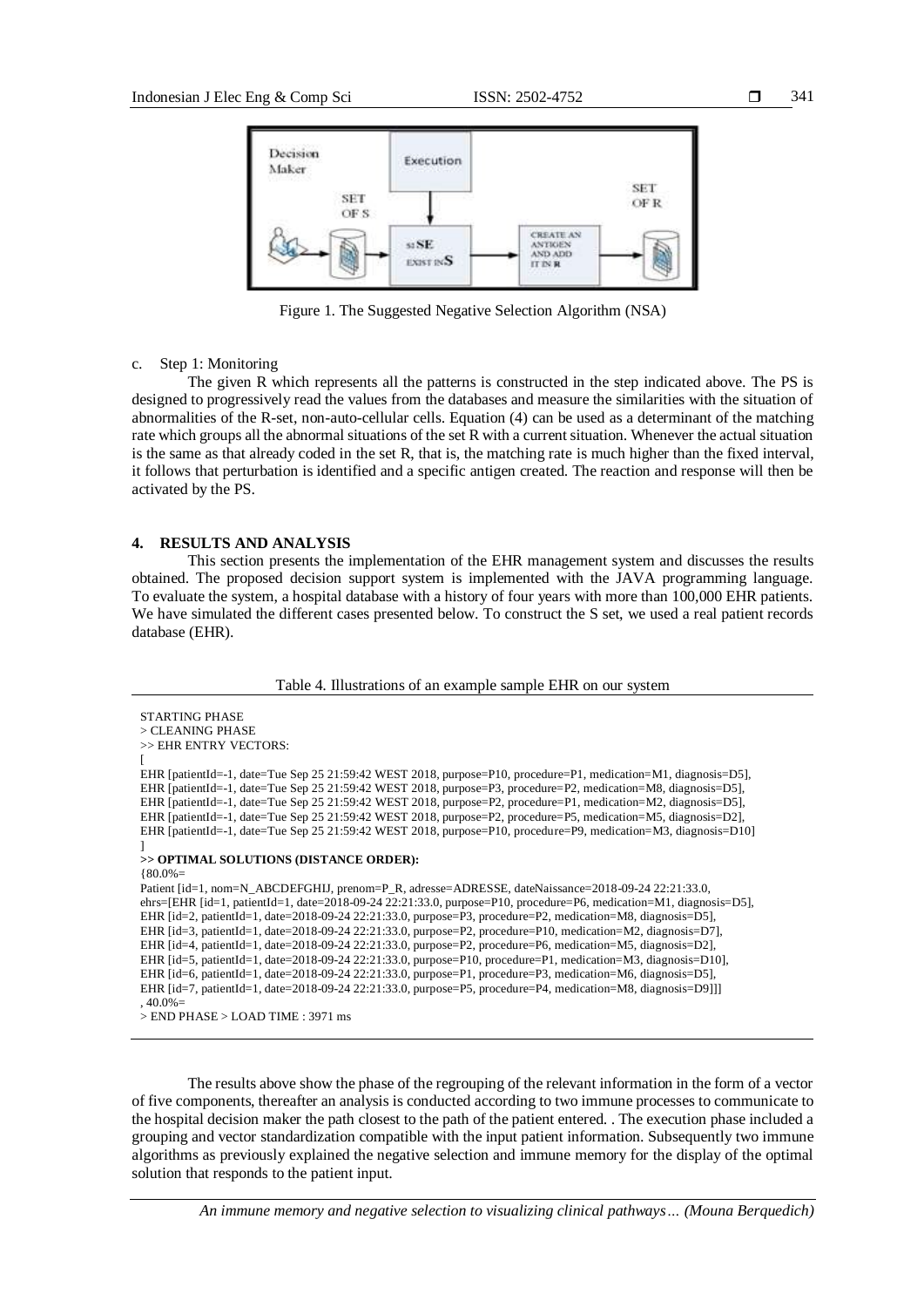The goal has been achieved, by offering the hospital decision maker a tool for detecting the patient's journey, in broad and unstructured information. The most important is the fact of constantly feeding the database R, containing the erroneous solutions in order to avoid the medical errors of the old patients during their medical journey to the recent patients who share the same pathology and symptoms with them.

| Patients                                 |                                                                                                           |  |
|------------------------------------------|-----------------------------------------------------------------------------------------------------------|--|
|                                          | Pazieit:<br>TEST Tester                                                                                   |  |
| Sekmon                                   |                                                                                                           |  |
|                                          |                                                                                                           |  |
| * Sulutan with matthing distance = 40.0% |                                                                                                           |  |
| Cerais Submit as subdom                  |                                                                                                           |  |
|                                          | 2HR 00018-00-24 22:28:30:01 -- Napone: (FT0), Docesbare: [FT], Medication: (MT], Diagnose (103)           |  |
|                                          | 0HR SZ018-00-24 2228 50.0) -- Purgose   IPBE Procedure   IPSL Medication   INSL Diagonos   IDSL           |  |
|                                          |                                                                                                           |  |
|                                          | 018 (2018-00-24 22:26:50.0) - < Purpose   [P4] Procedure   [F1] Medication   [W2] Diegmos   [D4]          |  |
|                                          | 8HR 52018-09-24 22:26:5003 -- > Purphse: [PT]. Procedure : [P7]. Medication: [WW]. Diegninsis : [D8]      |  |
|                                          | 2HR (2015-00-24 Z2:26:500) -- Purpose (JPT0), Processure (PH), Medication: (W3), Diagnose (JD10)          |  |
| * Salutan with metching distance < 20.0% |                                                                                                           |  |
| Detern Subret as valution                |                                                                                                           |  |
|                                          | 2-48 (2018-09-24 22:28 18.8) -> Purgeone (F7). Procedure (F4), Medication (JM0), Diagnosis (JD1).         |  |
|                                          | EHR (2018-08-24 22:28.19.6) -> Purgrame : (PS), Processure : (PT), Medication : (RRS), Disegnosis : (D10) |  |
|                                          | EHR DO18-09-24 22:28:18:01 - > Purpose   IPR Primestore   IPTL Medication   IADI, Diagnosis   IDN         |  |
|                                          | EHR CO19 09-24 22:28:18:01 -> Purpose : IP22 Processor : IP41 Medication : IP63, Diagnosis : (D.3)        |  |
|                                          | Submit Selution<br><b>Edit and Submit Solution</b>                                                        |  |

Figure 2. Results of EHR Selection by Affinity Performance

As illustrated in the previous figures, we realized the efficient and effective decision support system, allowing the filtering and the analysis of the data of the EHRs of the different patients while adopting the immune principles of the memory cells and of negative selection.

# **5. CONCLUSION**

We are designing a patient record analysis system, based on an analogy between the elements of the new HRTs and the biological immune systems. Patient profiles are detected by the memory cells. We rely on biological immunity to design a set of models that can be used to structure knowledge about EHRs and pathway analysis decisions. A specific analysis of functional data, led to the detection of several types of patients, who share the same information on their EHR. This methodology demonstrates its ability to simultaneously process data. It is able to provide information for the understanding and identification of patients' pathways as well as for predicting the path of future patients.

#### **REFERENCES**

- [1] J. E. Barr, J. Cuzzell. "Wound care clinical pathway: a conceptual model". *Ostomy Wound Manage,* 42(7), pp.18– 24, 1996.
- [2] B. T. Denton. "Handbook of healthcare operations management". *New York: Springer*, 2013.
- [3] A. Kellermann, "Crisis in the Emergency Department," *New England Journal of Medicine*,Vol.355, No.13, pp.1300– 1303, 2006.
- [4] F. Harrou, F. Kadri, S. Chaabane, C. Tahon, and Y. Sun, "Improved principal component analysis for anomaly detection: Application to an emergency department," *Computers & Industrial Engineering*, Vol.88, pp.63–77, 2015.